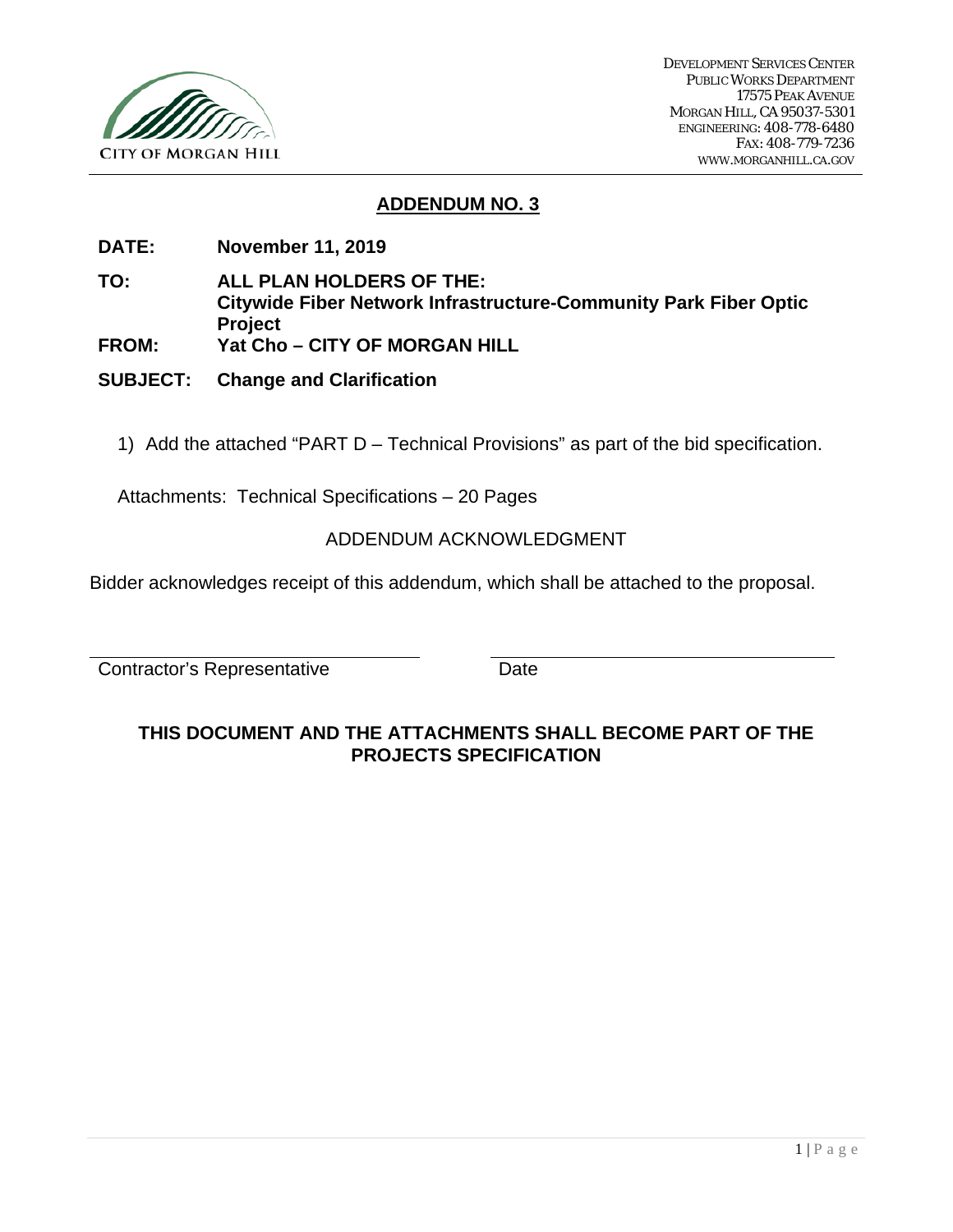# **PART D - TECHNICAL PROVISIONS**

## **D1 GENERAL REQUIREMENTS**

### **1.01 ORDER OF WORK**

- a. Description: Order of work shall conform to the provisions in Section 5-1.05, "Order of Work," of the Standard Specifications and these special provisions.
- b. Measurement and Payment: Full compensation for conforming to the provisions in this section "Order of Work" including coordination with utility companies and contractors, and notification to all affected residents shall be considered as included in the contract prices paid for the various items of work involved and no additional compensation will be allowed therefore.

## **1.02 MAINTAINING TRAFFIC**

a. Description: Attention is directed to Sections 7-1.08, "Public Convenience," 7-1.09, "Public Safety," and 12, "Construction Area Traffic Control Devices," of the Standard Specifications and to the provisions in "Public Safety" of these special provisions and these special provisions. Nothing in these special provisions shall be construed as relieving the Contractor from the responsibilities specified in Section 7-1.09.

Flaggers shall be provided at non-signalized intersections when traffic conditions warrant as determined by the Engineer. At least one lane of traffic shall be provided through the construction area during construction. Two lanes of traffic shall be provided through the project area during non-construction time. No full street closure of  $3<sup>rd</sup>$  Street shall be allowed.

Vehicular, pedestrian, and customer access to all properties, driveways, sidewalks, patios, doorways, entrances and parking lots shall be maintained at all times. Contractor shall provide trench plates where necessary to accommodate access or provide other means of access.

The Contractor must submit a Stage Construction Plan and traffic control plan (both stamped by a professional engineer), including the project's traffic control plan, to the City for review and approval prior to beginning any work.

b. Measurement and Payment: Full compensation for conforming to the provisions in this section "Maintaining Traffic," including preparation and modification of a Stage Construction Plan (including the project's traffic control plan) shall be considered as included in the contract lump sum price paid for Traffic Control System, and no additional compensation will be allowed therefor.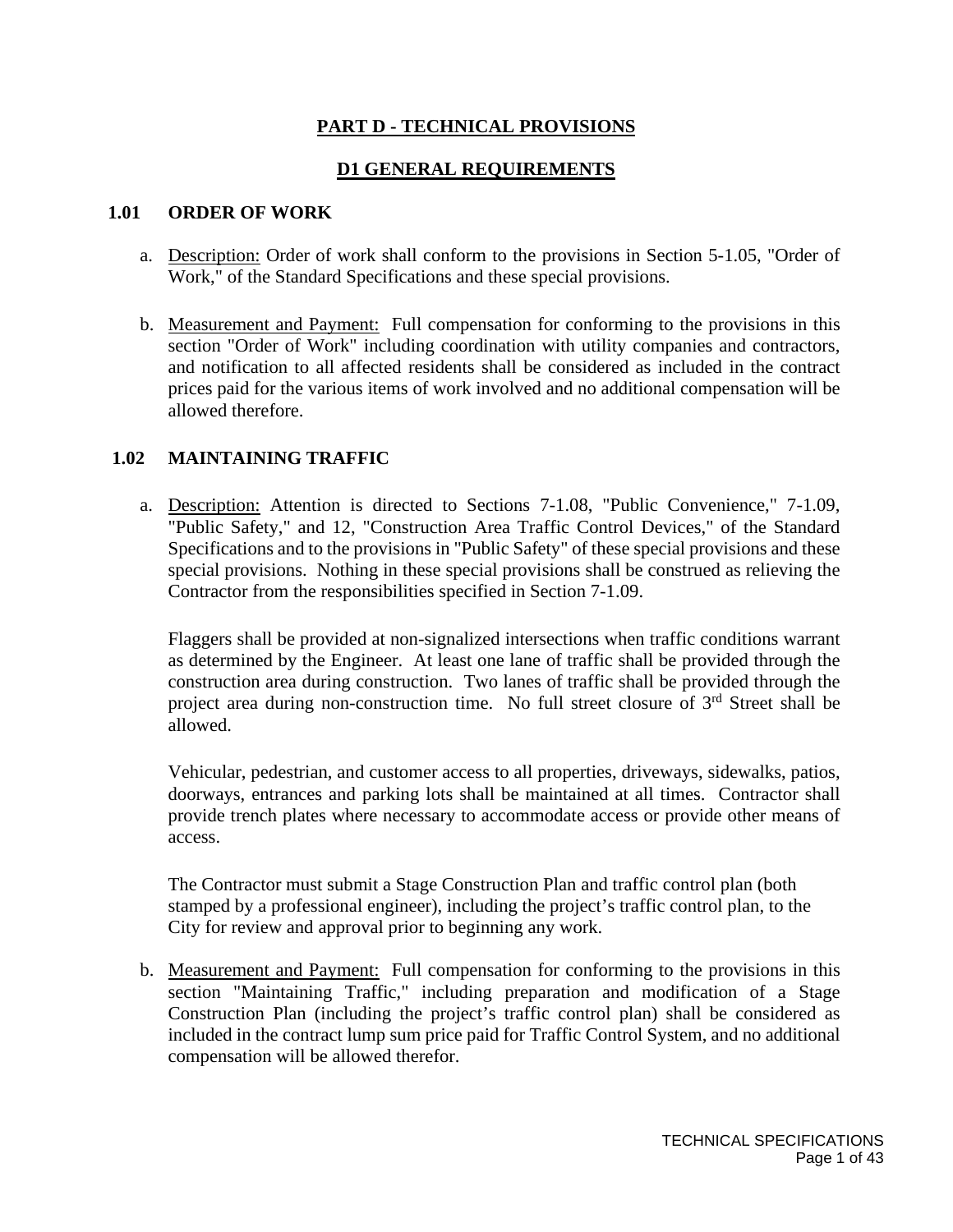### **1.03 PUBLIC SAFETY**

a. Description: The Contractor shall provide for the safety of traffic and the public in conformance with the provisions in Section 7-1.09, "Public Safety," of the Standard Specifications and these technical provisions.

The Contractor shall install temporary railing (Type K) between a lane open to public traffic and an excavation, obstacle or storage area when the following conditions exist:

- 1) Excavations**—**The near edge of the excavation is 12 feet or less from the edge of the lane, except:
	- a) Excavations covered with sheet steel or concrete covers of adequate thickness to prevent accidental entry by traffic or the public.
	- b) Excavations less than one foot deep.
	- c) Trenches less than one foot wide for irrigation pipe or electrical conduit, or excavations less than one foot in diameter.
	- d) Excavations parallel to the lane for the purpose of pavement widening or reconstruction.
	- e) Excavations at side slopes, where the slope is steeper than 1:4 (verticalhorizontal).
	- f) Excavations protected by existing barrier or railing.
- 2) Temporarily Unprotected Permanent Obstacles.—The work includes the installation of a fixed obstacle together with a protective system, such as a sign structure together with protective railing, and the Contractor elects to install the obstacle prior to installing the protective system; or the Contractor, for the Contractor's convenience and with permission of the Engineer, removes a portion of an existing protective railing at an obstacle and does not replace such railing complete in place during the same day.
- 3) Storage Areas—Material or equipment is stored within 12 feet of the lane and the storage is not otherwise prohibited by the provisions of the Standard Specifications and these technical provisions. Contractor shall also locate and secure a construction storage area. The storage area shall be subject to review, correction and acceptance by the Engineer prior to authorizing a "Notice to Proceed."

Except for installing, maintaining and removing traffic control devices, whenever work is performed or equipment is operated in the following work areas, the Contractor shall close the adjacent traffic lane unless otherwise provided in the Standard Specifications and these technical provisions: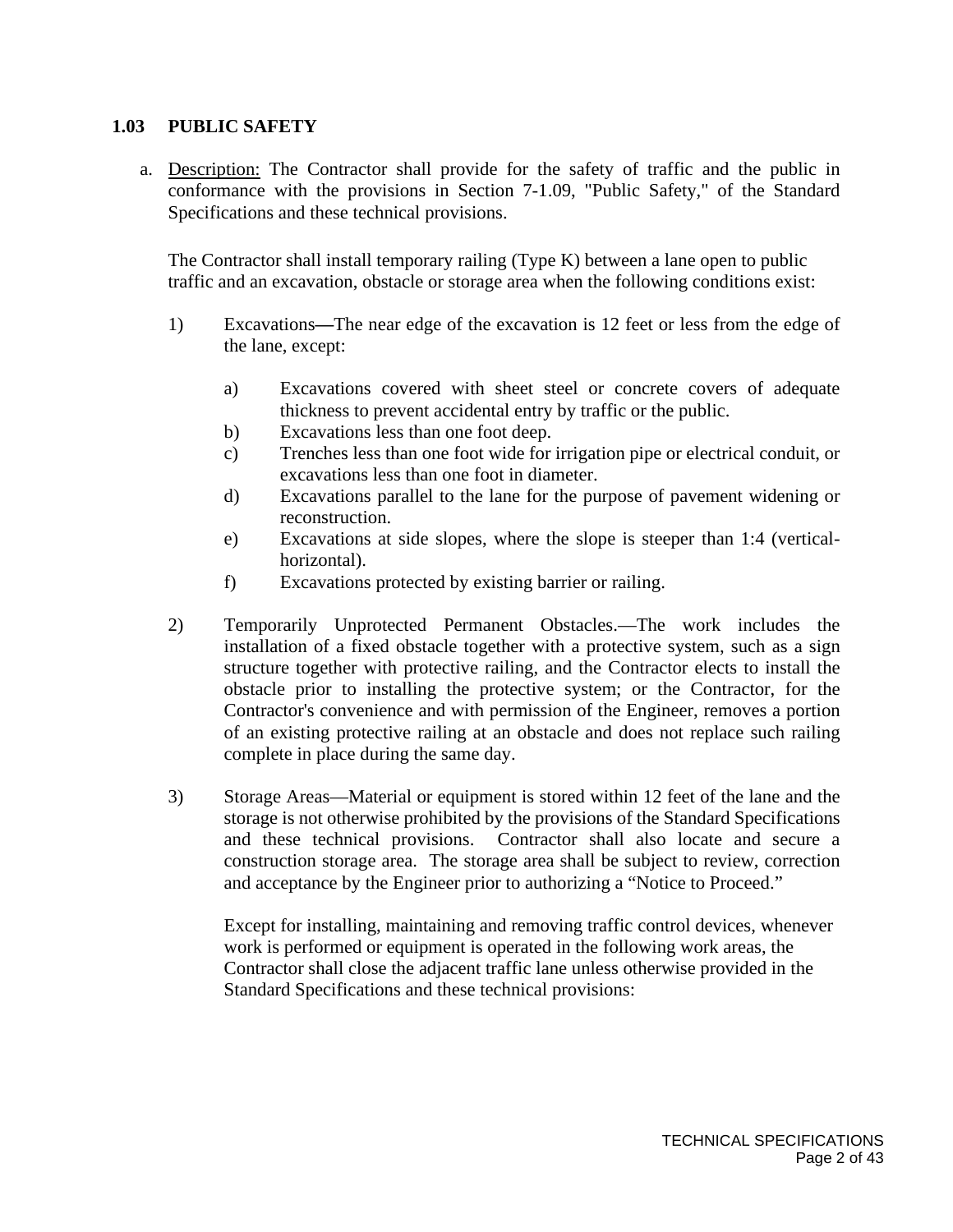| Approach Speed of Public<br>Traffic (Posted Limit) | Work Areas                                                   |
|----------------------------------------------------|--------------------------------------------------------------|
| 45 Miles Per Hour                                  | Within 6 feet of a traffic lane but not on<br>a traffic lane |
| 35 to 45 Miles Per Hour                            | Within 3 feet of a traffic lane but not on<br>a traffic lane |

The lane closure provisions of this section shall not apply if the work area is protected by permanent or temporary railing or barrier.

When traffic cones or delineators are used to delineate a temporary edge of a traffic lane, the line of cones or delineators shall be considered to be the edge of the traffic lane, however, the Contractor shall not reduce the width of an existing lane to less than 10 feet without written approval from the Engineer.

When work is not in progress on a trench or other excavation that required closure of an adjacent lane, the traffic cones or portable delineators used for the lane closure shall be placed off of and adjacent to the edge of the traveled way. The spacing of the cones or delineators shall be not more than the spacing used for the lane closure. Suspended loads or equipment shall not be moved nor positioned over public traffic or pedestrians.

b. Measurement and Payment: Full compensation for conforming to the provisions in this section "Public Safety," including furnishing and installing traffic control devices including cones or delineators, shall be considered as included in the contract prices paid for the various items of work involved and no additional compensation will be allowed therefor.

# **1.04 EXCAVATION SAFETY PLANS**

a. Description: Section 5-1.02A, "Trench Excavation Safety Plans," of the CSS is amended to read:

## 5-1.02A EXCAVATION SAFETY PLANS

• The Construction Safety Orders of the Division of Occupational Safety and Health shall apply to all excavations. For all excavations 5-feet or more in depth, the Contractor shall submit to the Engineer a detailed plan showing the design and details of the protective systems to be provided for worker protection from the hazard of caving ground during excavation. The detailed plan shall include any tabulated data and any design calculations used in the preparation of the plan. Excavation shall not begin until the detailed plan has been reviewed and approved by the Engineer.

• Detailed plans of protective systems for which the Construction Safety Orders require design by a registered professional engineer shall be prepared and signed by an engineer who is registered as a Civil Engineer in the State of California, and shall include the soil classification, soil properties, soil design calculations that demonstrate adequate stability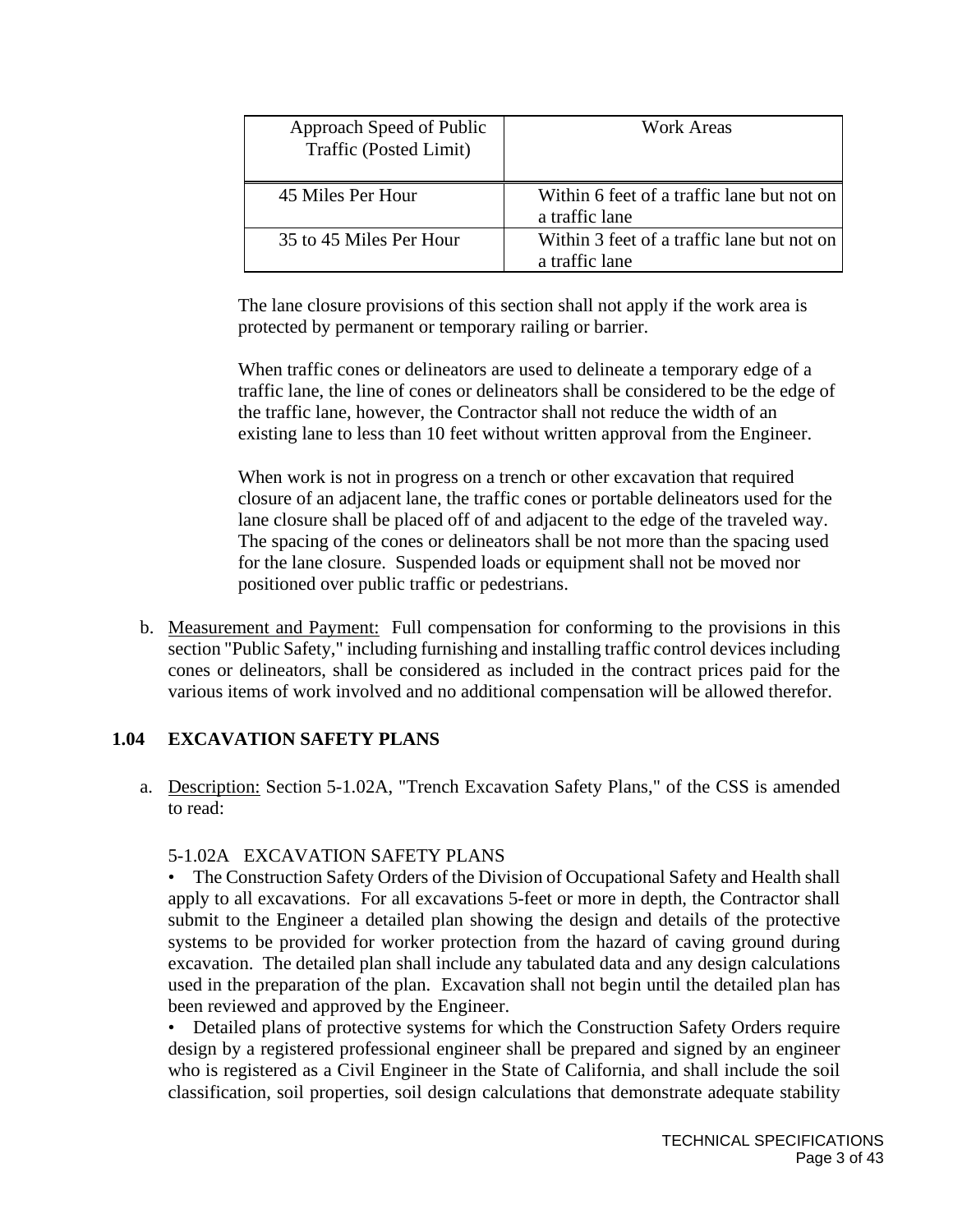of the protective system, and any other design calculations used in the preparation of the plan.

• No plan shall allow the use of a protective system less effective than that required by the Construction Safety Orders.

• If the detailed plan includes designs of protective systems developed only from the allowable configurations and slopes, or Appendices, contained in the Construction Safety Orders, the plan shall be submitted at least 5 days before the Contractor intends to begin excavation. If the detailed plan includes designs of protective systems developed from tabulated data or designs for which design by a registered professional engineer is required, the plan shall be submitted at least 3 weeks before the Contractor intends to begin excavation.

- Attention is directed to Section 7-1.01E, "Trench Safety."
- b. Measurement and Payment: Full compensation for conforming to the provisions in this section "Excavation Safety Plans" shall be considered as included in the contract prices paid for the various items of work involved and no additional compensation will be allowed therefore.

## **1.05 DUST CONTROL**

- a. Description: Dust control shall conform to the provisions in Section 10, "Dust Control," of the Standard Specifications and these Technical provisions.
- b. Measurement and Payment: Full compensation for conforming to the provisions in this section "Dust Control" shall be considered as included in the contract prices paid for the various items of work involved and no additional compensation will be allowed therefor.

## **1.06 WATER POLLUTION CONTROL**

# **a. General: Water pollution control work shall conform to the provisions in Section 7-1.01G, "Water Pollution," of the Standard Specifications and these special provisions.**

For the entire duration of construction activities for this project, the California Stormwater Quality Association Stormwater (CASQA) Best Management Practice (BMP) Handbook for construction shall be used. Furthermore, contractor is fully responsible to provide erosion and sediment control for the entire construction site at all times. Contractor shall be responsible for initiating the required control measures. CASQA BMP information can be viewed and downloaded at

## **http://cabmphandbooks.com/Construction/asp**

The Contractor shall know and fully comply with the applicable provisions of the Manuals and Federal, State, and local regulations that govern the Contractor's operations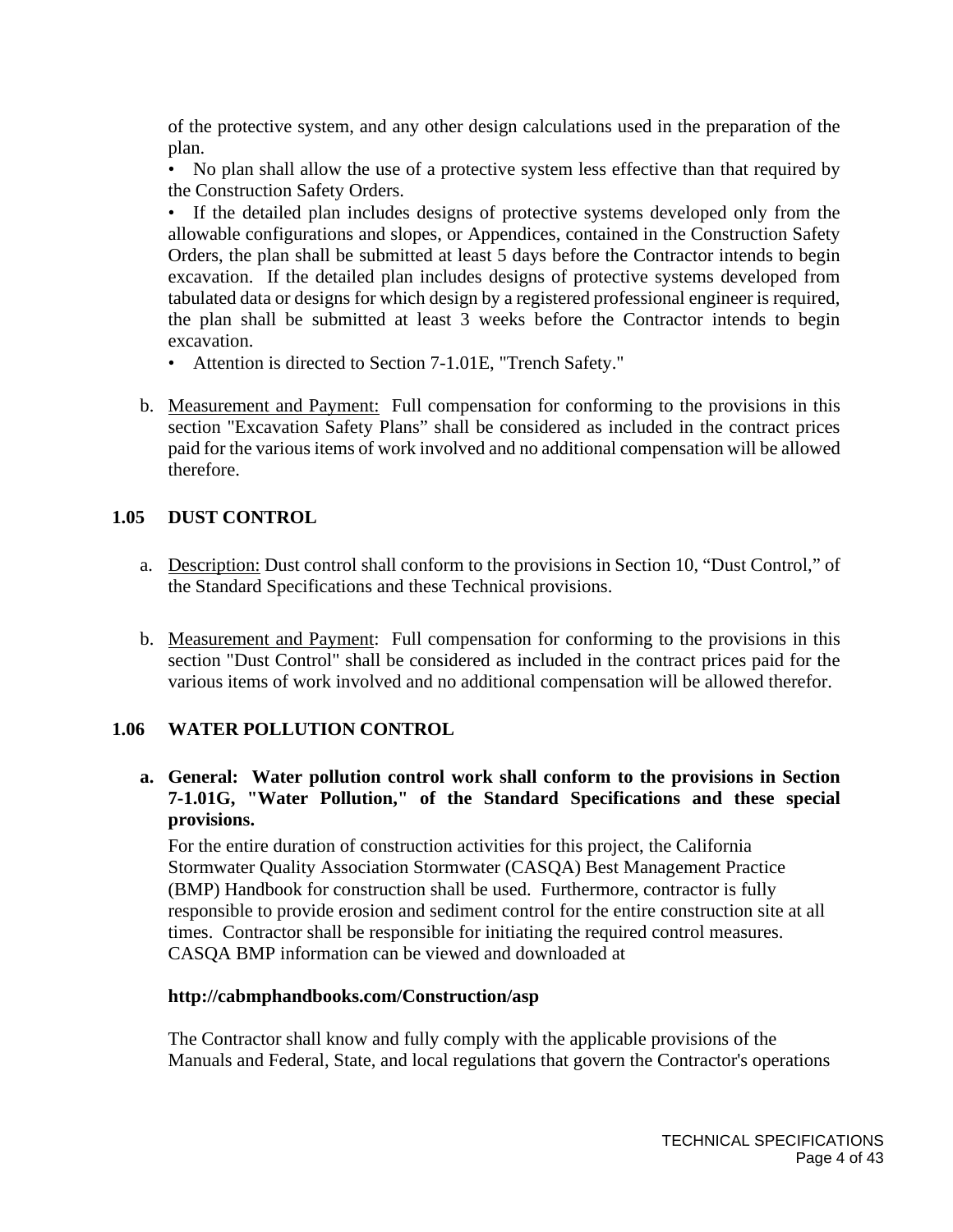and storm water discharges from both the project site and areas of disturbance outside the project limits during construction.

## **Under no circumstances, shall concrete wash water, water from sawcutting operations or any other contaminated water be allowed to enter the storm drain system or other drainage courses.**

Unless arrangements for disturbance of areas outside the project limits are made by the Department and made part of the contract, it is expressly agreed that the Department assumes no responsibility whatsoever to the Contractor or property owner with respect to any arrangements made between the Contractor and property owner to allow disturbance of areas outside the project limits.

The Contractor shall be responsible for the costs and for liabilities imposed by law as a result of the Contractor's failure to comply with the requirements set forth in this section "Water Pollution Control" including, but not limited to, compliance with the applicable provisions of the Manuals and Federal, State, and local regulations. For the purposes of this paragraph, costs and liabilities include, but are not limited to, fines, penalties, and damages whether assessed against the State or the Contractor, including those levied under the Federal Clean Water Act and the State Porter Cologne Water Quality Act.

Conformance with the provisions in this section "Water Pollution Control" shall not relieve the Contractor from the Contractor's responsibilities as provided in Section 7, "Legal Relations and Responsibilities," of the Standard Specifications.

b. Measurement and Payment: Full compensation for all requirements of this section will be considered as included in the various items of work and no separate payment will be allowed therefor.

## **1.07 DAMAGE REPAIR**

a. Description: Attention is directed to Section 7-1.16, "Contractor's Responsibility for the Work and Materials," and Section 7-1.11, "Preservation of Property," of the Standard Specifications and these Technical provisions. Attention is also directed to Section 1.01, "Order of Work" in these technical provisions.

Any damage to existing facilities or properties or any need to alter, remove, or destroy existing facilities during the period of the work shall be returned to the original condition.

For work in the vicinity of 3<sup>rd</sup> Street and Depot Street, Contractor shall reconstruct all disturbed sidewalks, curb, gutter, curb ramps, roadway, landscaping, irrigation, and pedestrian crosswalks "in-kind" per the plans, details and specifications of the "Depot Street Reconstruction Project" dated 5/2006.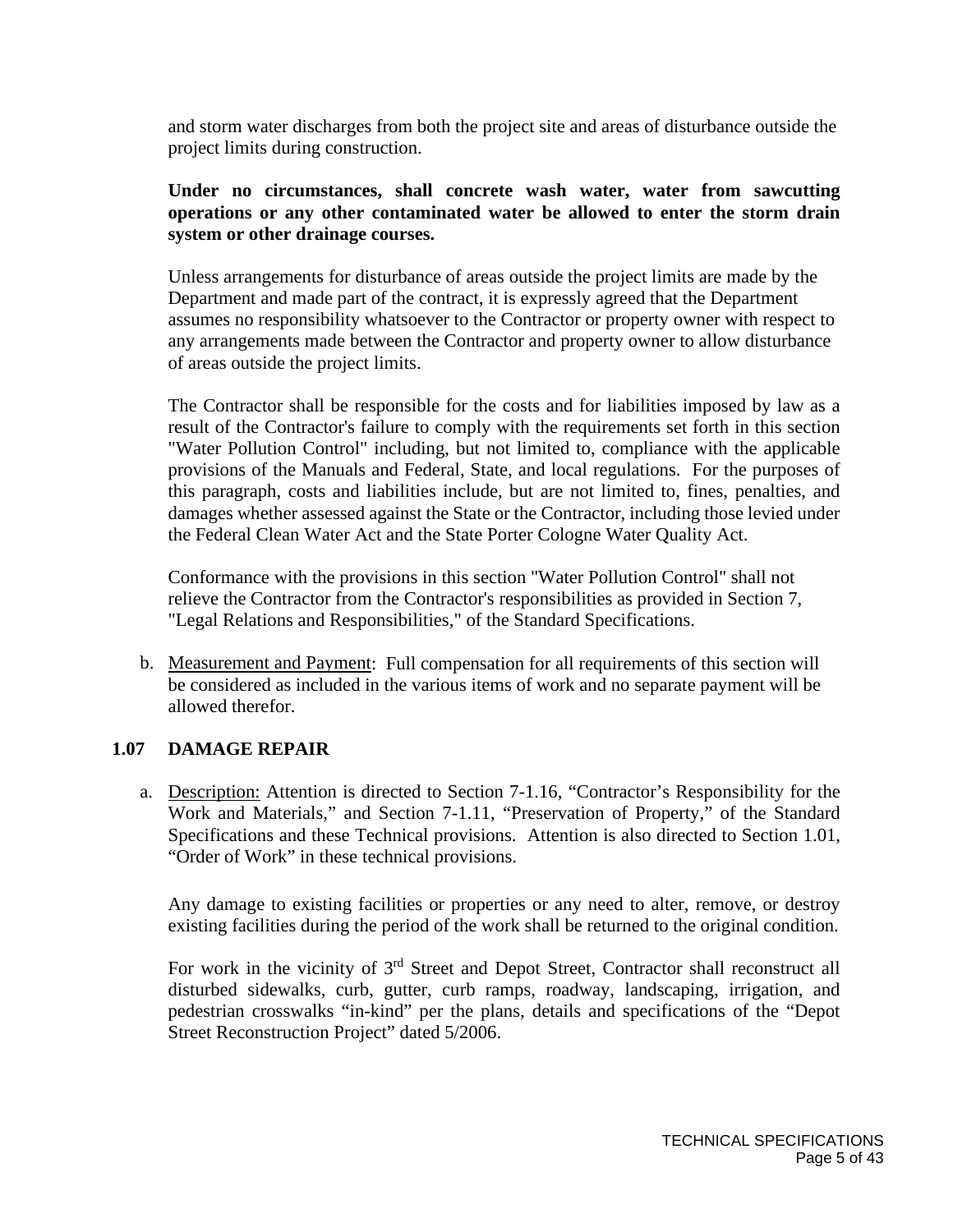b. Measurement and Payment: All damage to existing facilities shall be repaired and or replaced at the Contractor's expense.

### **1.08 RESPONSIBILITY FOR DAMAGE**

a. General: Responsibility for damage shall conform to the provisions in Section 7-1.12, "Responsibility for Damage," of the Standard Specifications.

### **1.09 PROGRESS SCHEDULE**

- a. General: The progress schedule shall be in accordance with Section 8-1.04 of the CSS. Furthermore, on a weekly basis, the schedule shall be updated and submitted to the Engineer. This update shall show the progress on salient features, mark the dates of completion and incorporate changes in construction sequencing or in items of construction.
- b. Format: The construction schedule shall be a CPM format. The schedule shall be submitted in the following formats: Time-scaled Logic Diagram showing the name of the activity, the logical relationships, the duration, and the actual or scheduled start dates in a bar chart format; and an Activity Report showing the name of the activity, the actual and scheduled finish and start dates, the scheduled and actual durations, the logical relationships and other pertinent data. The schedule shall be subject to review, correction and acceptance by the Engineer.
- c. Periodic Scheduling Meetings: Weekly scheduling meetings will be required in which the project teams of the Contractor and his agents and the City can meet to discuss the schedule and progress of project.
- d. Measurement and Payment: Full compensation for conforming to the provisions in this section "Progress Schedule" shall be considered as included in the contract prices paid for the various items of work involved and no additional compensation will be allowed therefor.

## **1.10 COORDINATION OF WORK**

a. Description: The Contractor shall give specified notifications and withdraw his forces from work areas for the specified time windows for utility companies to perform specified relocation activities. The Contractor shall otherwise coordinate their operations with those of utility companies.

The Contractor shall also be responsible for coordinating the work with businesses and property owners including the shutdowns by written notification. All properties affected by shutdowns shall be notified in writing, 48 hours prior to the interruption. The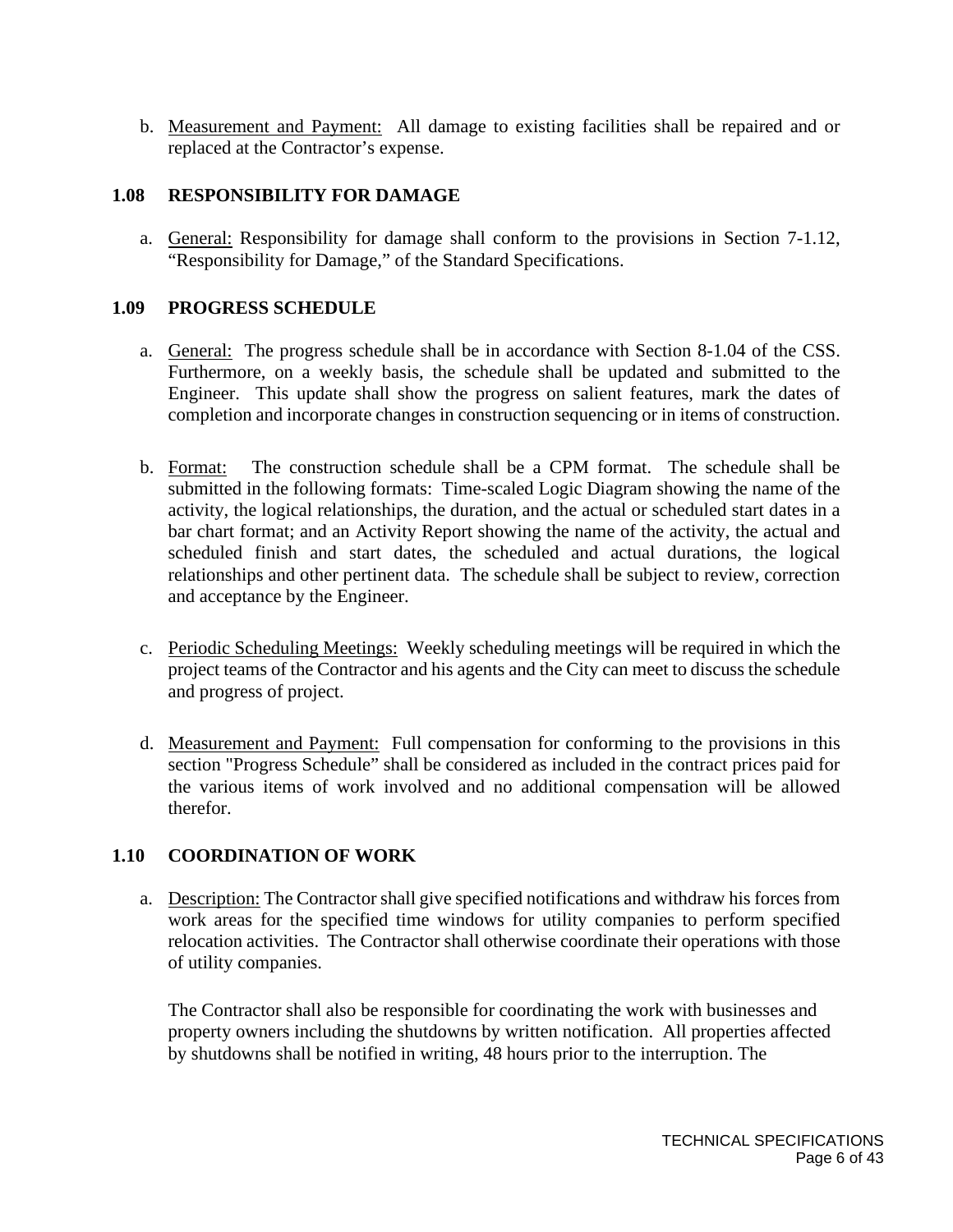contractor shall attempt to notify the affected occupants or residents, in person, on the same day of the shutdown.

Failure to notify property owners with written notification shall result in stopping the project progress.

b. Measurement and Payment: Full compensation for conforming to the provisions in this section "Coordination of Work" shall be considered as included in the contract prices paid for the various items of work involved and no additional compensation will be allowed therefor.

## **1.11 FINAL CLEAN UP**

- a. Description: The Contractor shall clean up all rubbish and excess materials from the work site, the material storage site, and all ground occupied by Contractor in connection with this work. The Contractor shall leave all parts of the work in a neat and presentable condition, prior to the final inspection of the work by the Engineer.
- b. Measurement and Payment: Full compensation for conforming to the provisions in this section "Final Clean Up" shall be considered as included in the contract prices paid for the various items of work involved and no additional compensation will be allowed therefor.

## **1.12 PRESERVATION OF PROPERTY**

a. Description: Attention is directed to the provisions in Section 7-1.11, "Preservation of Property," of the Caltrans Standard Specifications and these technical provisions.

#### **Utility Protection**

Contractor shall call U.S.A. (Underground Service Alert), 1-800-642-2444 forty-eight (48) hours in advance of construction (for locating utilities) in conformance with Section 1.14, "Obstructions," of these technical provisions.

The Contractor is cautioned that the Contractor will be liable for any damage to the telephone and Power Company wires, cables, splices, risers or any part of the pole line or underground structure.

It shall be the sole responsibility of the Contractor to pothole and verify the exact locations and depth of all utilities prior to making borings or excavations. Power poles and overhead wires shall be protected. Contractor shall notify the Engineer of Contractor's findings in writing where possible conflicts may exist.

Prior to excavation, all potential utility crossings shall be potholed by the contractor to identify and verify required utility relocations. Contractor must obtain an Encroachment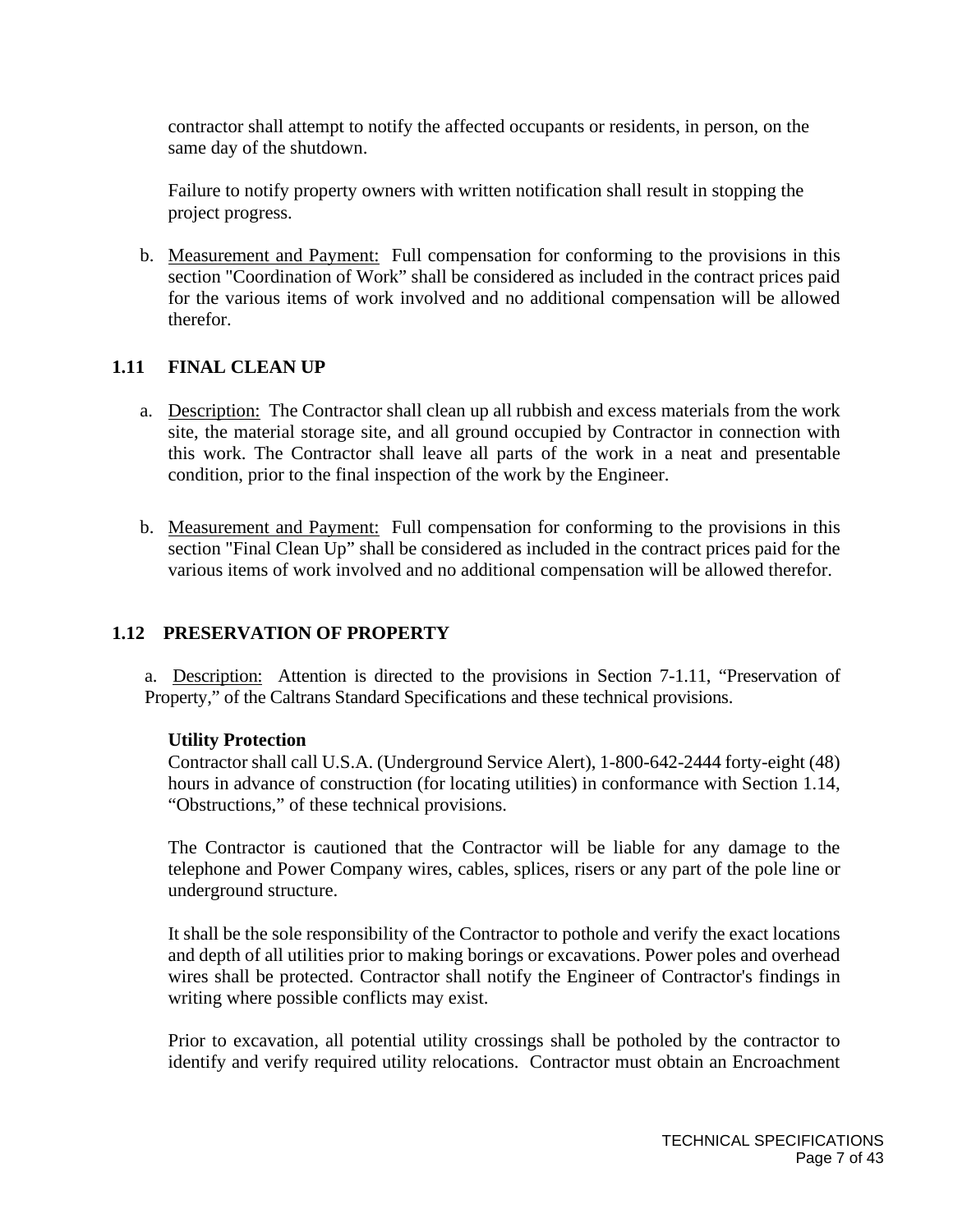Permit from the City prior to any potholing work. Potholing locations shall be directed by an inspector or engineer.

Should it become necessary in the performance of the work to disconnect or re-route any underground utility due to a direct conflict with the new work, Contractor shall inform the Engineer prior to performing any work.

b. Measurement and Payment: Full compensation for conforming to the provisions in this section "Preservation of Property" shall be considered as included in the contract prices paid for the various items of work involved and no additional compensation will be allowed therefor.

The contract unit price paid, as shown in the Bid Schedule for **Potholing,** as shown in the **Bid Schedule I, Bid item #1 and Bid Schedule II, Bid Item #1**, shall include full compensation for all labor, materials, tools, equipment and incidentals, and for doing all the work involved in Potholing, including all flagging and temporary backfilling or steel plating, complete in place, as shown in the plans, as specified in the technical provisions and as directed by the Engineer and no additional compensation will be allowed therefor.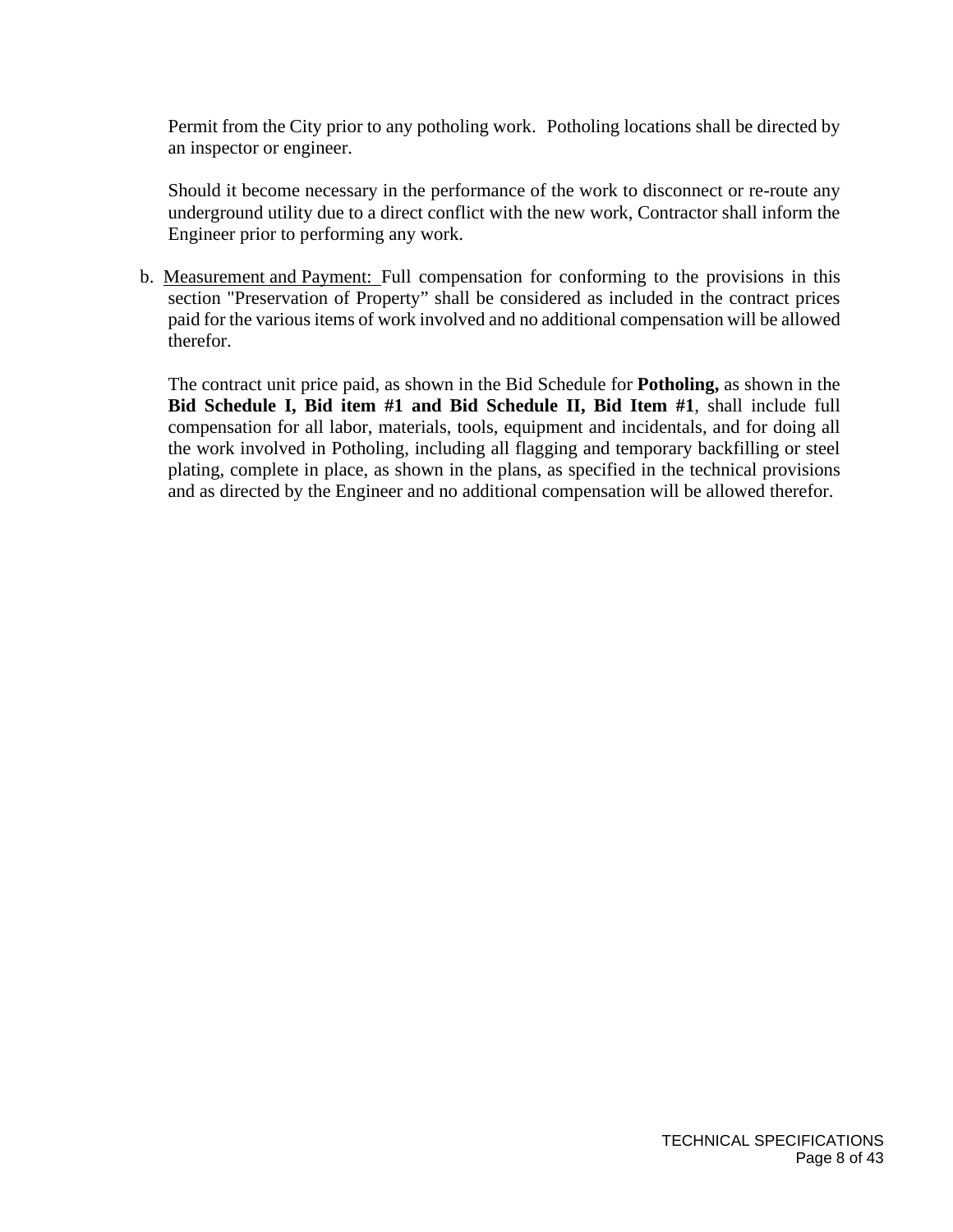# **D2 ROADWAY**

### **2.01 MOBILIZATION**

- a. Description: Mobilization shall conform to the provisions in Section 11, "Mobilization," of the Standard Specifications.
- b. Measurement and Payment: The contract unit price paid, as shown in the **Bid Schedule for Mobilization, as shown in Bid Schedule I, Bid Item #2**, shall include full compensation for mobilization and demobilizing construction equipment and vehicles necessary to perform the work specified herein, in the Standard Specifications, and these technical provisions and as directed by the Engineer.

## **2.01 CONSTRUCTION AREA SIGNS**

a. Description: Construction area signs shall be furnished, installed, maintained, and removed when no longer required in conformance with the provisions in Section 12, "Construction Area Traffic Control Devices," of the Standard Specifications and these technical provisions.

Attention is directed to the provisions in "Prequalified and Tested Signing and Delineation Materials" of these technical provisions. Type II retroreflective sheeting shall not be used on construction area sign panels.

The Contractor shall notify the appropriate regional notification center for operators of subsurface installations at least 2 working days, but not more than 14 calendar days, prior to commencing excavation for construction area sign posts. The regional notification centers include, but are not limited to, the following:

| <b>Notification Center</b>                | Telephone      |
|-------------------------------------------|----------------|
|                                           | Number         |
| Underground Service Alert-Northern        | 1-800-642-2444 |
| California (USA)                          | 1-800-227-2600 |
| <b>Underground Service Alert-Southern</b> | 1-800-422-4133 |
| California (USA)                          | 1-800-227-2600 |

Excavations required to install construction area signs shall be performed by hand methods without the use of power equipment, except that power equipment may be used if it is determined there are no utility facilities in the area of the proposed post holes.

Sign substrates for stationary mounted construction area signs may be fabricated from fiberglass reinforced plastic as specified under "Prequalified and Tested Signing and Delineation Materials" of these technical provisions.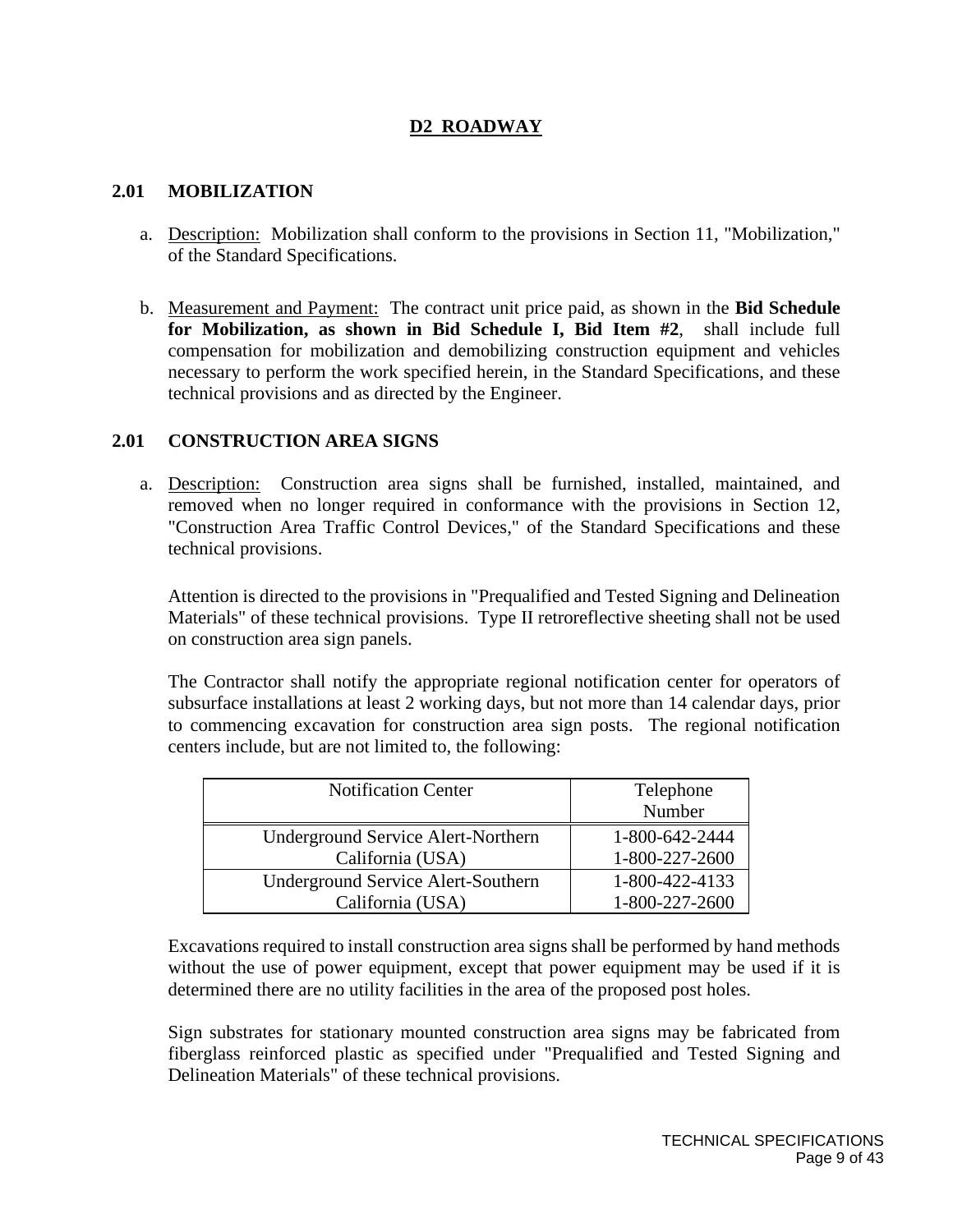The Contractor may be required to cover certain signs during the progress of the work. Signs that are no longer required or that convey inaccurate information to the public shall be immediately covered or removed, or the information shall be corrected. Covers for construction area signs shall be of sufficient size and density to completely block out the complete face of the signs. The retro-reflective face of the covered signs shall not be visible either during the day or at night. Covers shall be fastened securely so that the signs remain covered during inclement weather. Covers shall be replaced when they no longer cover the signs properly.

b. Measurement and Payment: Full compensation for construction area signs, including furnishing all labor, materials (including signs), tools, equipment, and incidentals, and for doing all the work involved in placing, removing, storing, maintaining, moving to new locations, replacing, and disposing of the components of the construction area signs shown on the plans, shall be considered as included in the lump sum price paid for Traffic Control System, and no separate payment will be made therefor.

## **2.02 TRAFFIC CONTROL SYSTEM**

a. Description: A traffic control system shall consist of closing traffic lanes in conformance with the details shown on the plans, the provisions in Section 12, "Construction Area Traffic Control Devices," of the Standard Specifications, the provisions under "Maintaining Traffic" and "Construction Area Signs", and these technical provisions. **At least one lane in each direction of traffic shall be opened for traffic at all times during construction. No full street closure shall be allowed.**

The provisions in this section will not relieve the Contractor from the responsibility to provide additional devices or take measures as may be necessary to comply with the provisions in Section 7-1.09, "Public Safety," of the Standard Specifications.

Each vehicle used to place, maintain and remove components of a traffic control system on multilane highways shall be equipped with a Type II flashing arrow sign which shall be in operation when the vehicle is being used for placing, maintaining or removing components. Vehicles equipped with Type II flashing arrow sign not involved in placing, maintaining or removing components when operated within a stationary lane closure shall only display the caution display mode. The sign shall be controllable by the operator of the vehicle while the vehicle is in motion. The flashing arrow sign shown on the plans shall not be used on vehicles which are being used to place, maintain and remove components of a traffic control system and shall be in place before a lane closure requiring its use is completed.

The traffic cones shown to be placed transversely across closed traffic lanes and shoulders on the plans entitled "Traffic Control System for Lane Closures on Freeways and Expressways" and "Traffic Control System for Lane and Complete Closures on Freeways and Expressways" shall not be placed.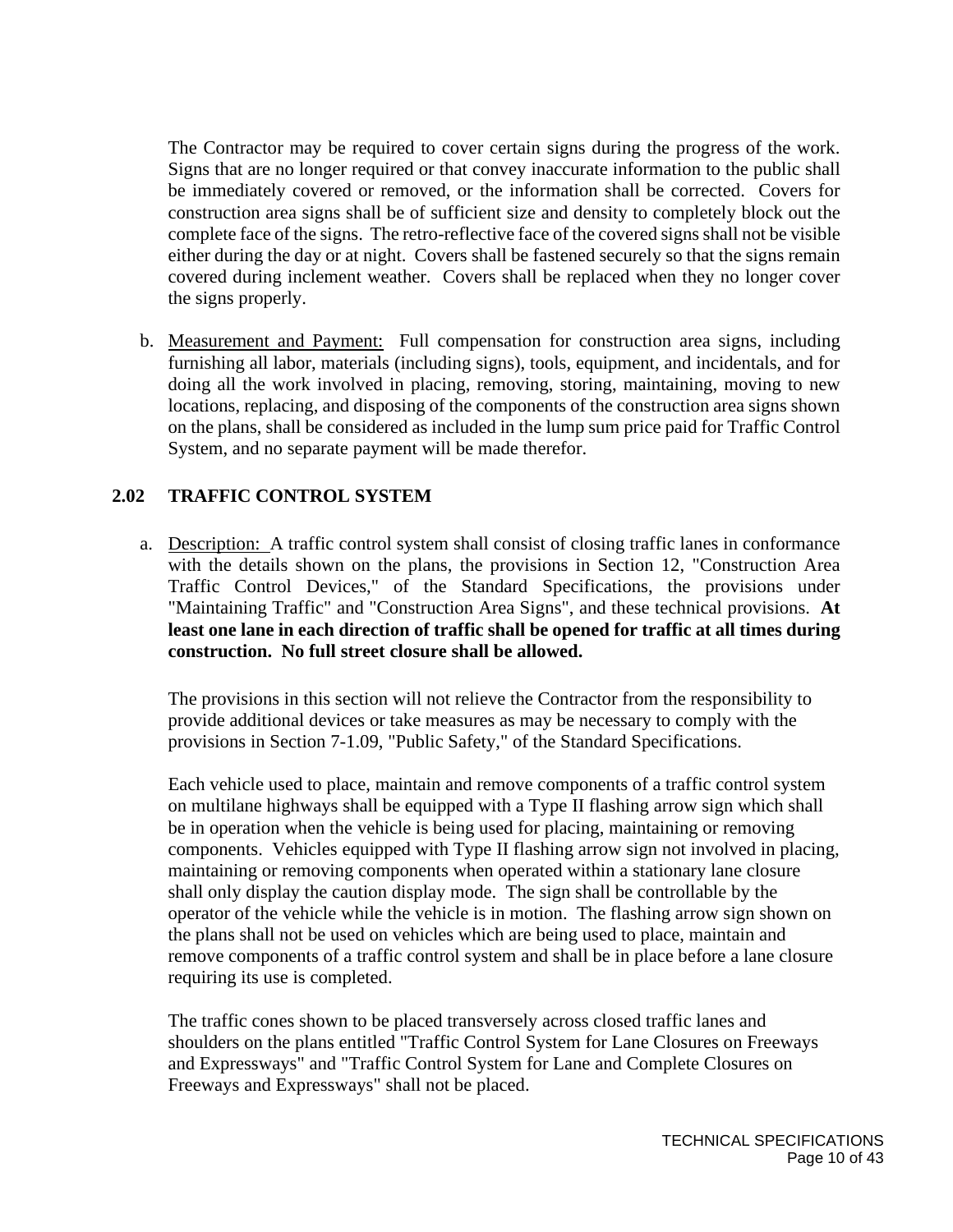If components in the traffic control system are displaced or cease to operate or function as specified, from any cause, during the progress of the work, the Contractor shall immediately repair the components to the original condition or replace the components and shall restore the components to the original location.

When lane closures are made for work periods only, at the end of each work period, components of the traffic control system, except portable delineators placed along open trenches or excavation adjacent to the traveled way, shall be removed from the traveled way and shoulder. If the Contractor so elects, the components may be stored at selected central locations designated by the Engineer within the limits of the highway right of way.

b. Measurement and Payment: Full compensation for Traffic Control System, shall be considered as included in the various contract items of work involved and no separate payment will be made therefor. Work includes the furnishing all labor, materials (including signs), tools, equipment, and incidentals, and for doing all the work involved in placing, removing, storing, maintaining, moving to new locations, replacing, and disposing of the components of the traffic control system, as specified in the Standard Specifications and these technical provisions, and as directed by the Engineer.

# **2.03 EARTHWORK**

a. Description: Earthwork shall conform to the provisions in Section 19, "Earthwork," of the Standard Specifications and these technical provisions.

Surplus excavated material shall become the property of the Contractor and shall be disposed of outside the highway right of way in conformance with the provisions in Section 7-1.13, "Disposal of Material Outside the Highway Right of Way," of the Standard Specifications. Under no circumstances shall the contractor place excavated materials, even on a temporary basis, on private property without the written consent of the property owner.

Where a portion of the existing surfacing is to be removed, the outline of the area to be removed shall be cut on a neat line with a power-driven saw to a minimum depth of 2 inches before removing the surfacing.

Sand bedding material and 100% sand backfill material for trenches shall conform to the plans and shall be compacted to a relative dry density of 90% and 95% respectively. Sand bedding for trench restoration shall be free from clay or organic material, suitable for the purpose intended, and shall be of such size that 90% to 100% will pass a No. 4 sieve and no more than 10% will pass a No. 200 sieve and must be PG&E approved.

Above the level of the bedding material, Contractor shall backfill the trench with Class 2 Aggregate Base and shall be compacted to a relative dry density of 95%. At the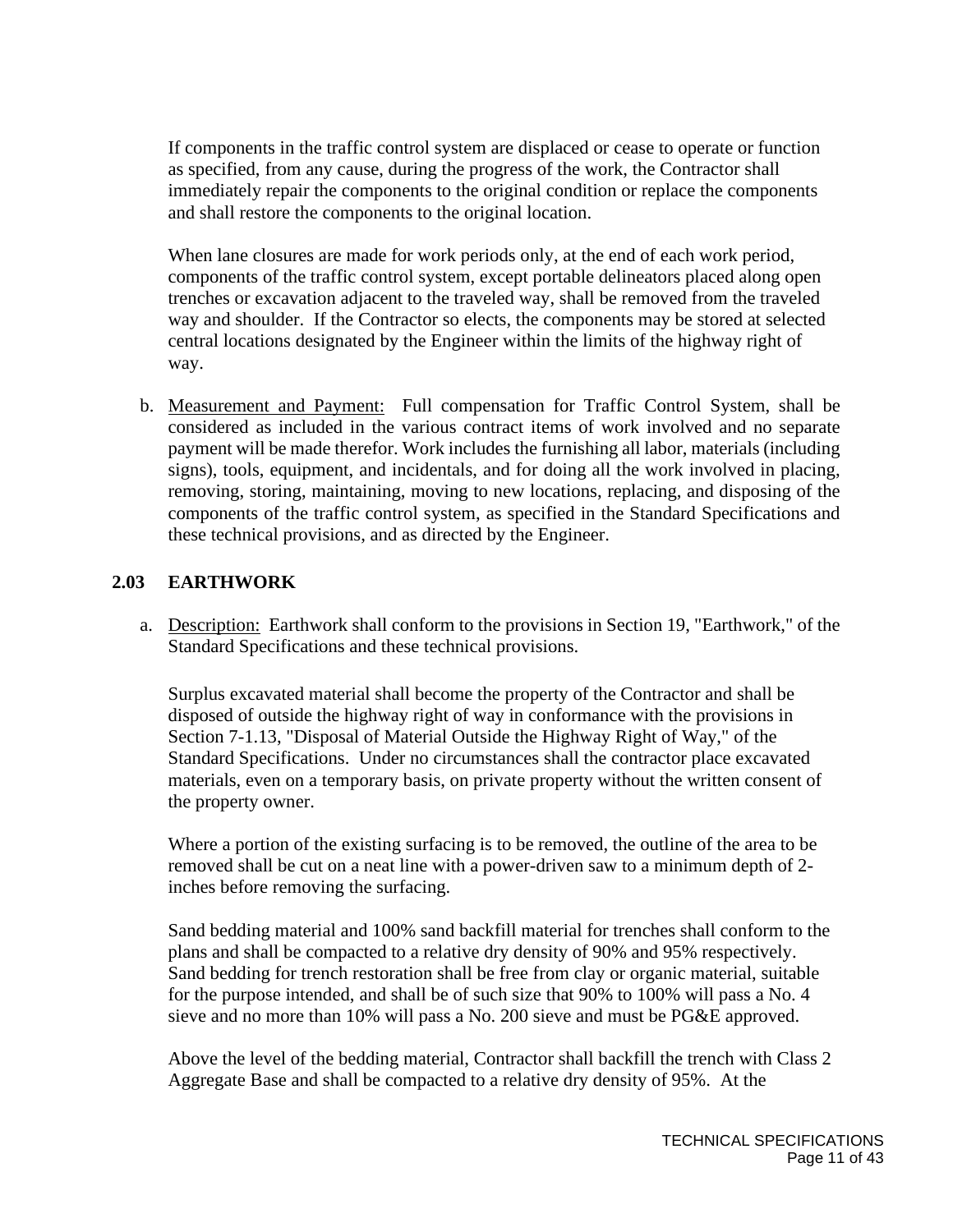discretion of the Engineer, the existing base rock may remain for the trench width provided that the base rock is compacted and is not contaminated.

Earthwork shall include excavation, backfill, sand bedding material, and any other materials used in as shown in the Modified City Standard DetailU-4 as included in the contract drawings.

b. Measurement and Payment: Full compensation earthwork, shall be considered as included in the contract items of work involved, and no separate payment will be made therefor.

### **2.04 AGGREGATE BASE**

- a. Description: Aggregate base shall be Class 2, 3/4" maximum grading, and shall conform to the provisions in Section 26, "Aggregate Bases," of the Standard Specifications and these technical provisions.
- b. Measurement and Payment: Full compensation for aggregate base, shall be considered as included in the contract items of work involved, and no separate payment will be made therefor.

#### **2.05 ASPHALT CONCRETE**

a. **Description: Asphalt concrete shall be Type B and shall conform to the provisions in Section 39, "Asphalt Concrete," of the Standard Specifications and these technical provisions.**

#### **b. Materials:**

- A. Aggregates:
	- 1. Base Course: In accordance with Section 26 of State Standard Specifications, **Class 2, 3/4-inch maximum size gradation.**
	- 2. Asphalt Concrete: In accordance with Section 39 of the State Standard Specifications, **Type A, 3/4-inch maximum, coarse gradation**.
	- 3. Asphalt Concrete Surface Course: In accordance with Section 39 of the State Standard Specifications, **Type A, 1/2-inch maximum, coarse gradation**
- B. Asphalt Materials:
	- 1. Asphalt Cement: In accordance with Section 92 of State Standard Specifications, PG 64-10.
	- 2. Asphaltic Emulsion: In accordance with Section 94 of State Standard Specifications, Grade SS-1h.
	- 3. Asphalt Concrete Surface Course: Asphalt concrete shall be hot mix and conform to Section 39-2.02 of State Standard Specifications. Asphalt Binder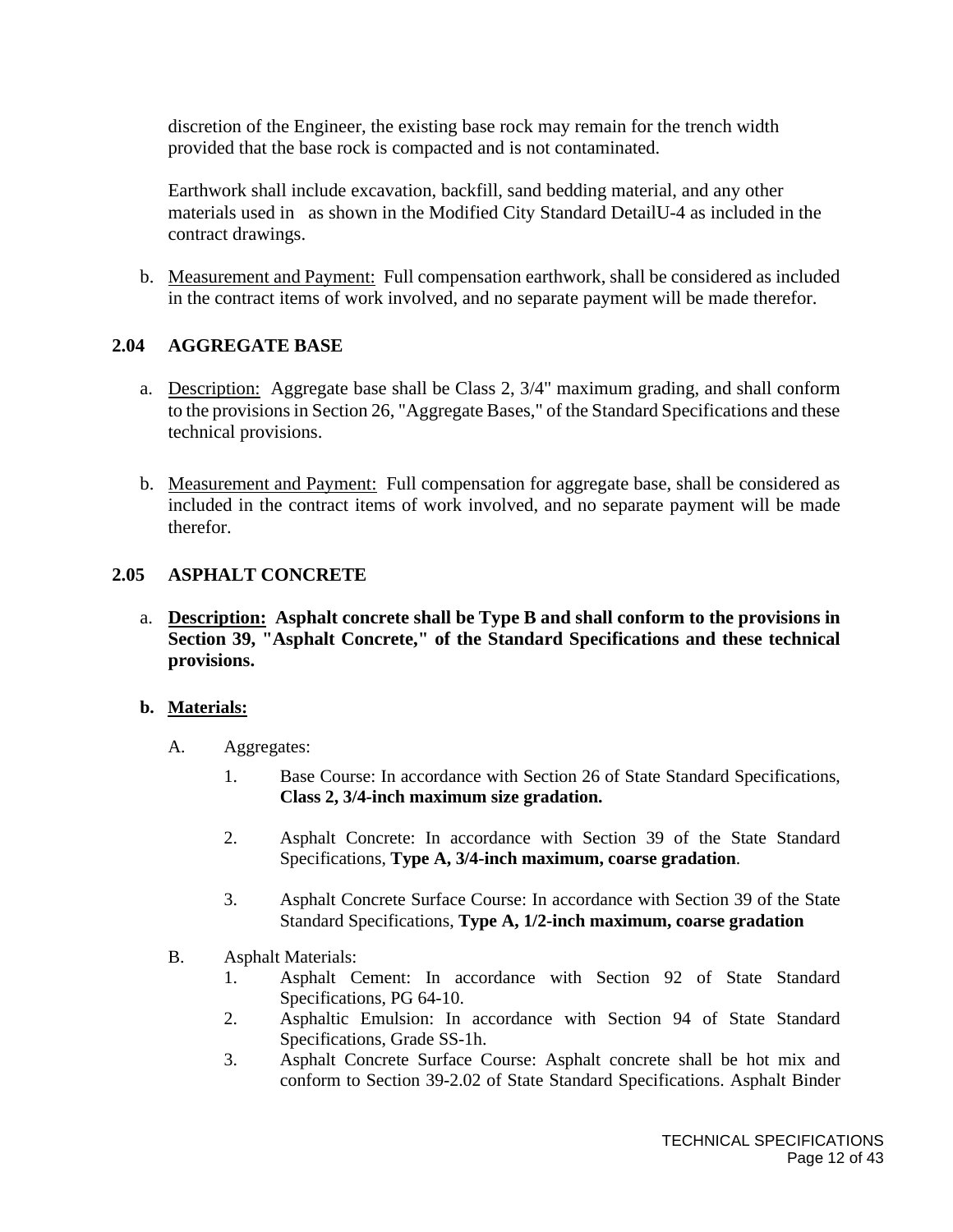shall be viscosity graded asphalt in accordance with Section 92 of the State Standard Specifications.

All streets:

### a. Aggregate: **Type A, 1/2-inch maximum, coarse gradation** (Final Lift), **Type A, ¾-inch Maximum**, (Base Lift)

- b. Asphalt Binder: PG 64-10.
- c. Asphalt binder mixed with aggregate shall be such that the air void content of the resulting asphalt concrete shall be not less than 3 percent or more than 5 percent.
- d. Stabilometer value as determined by California Test Method No. 366 shall be 38 minimum.
- b. Submittals: Submit aggregate gradation and quality test results, mix design and certifications for each ingredient indicating that it complies with the specifications.
- c. Measurement and Payment: Full compensation for asphalt concrete, shall be considered as included in the contract items of work involved, and no separate payment will be made therefore.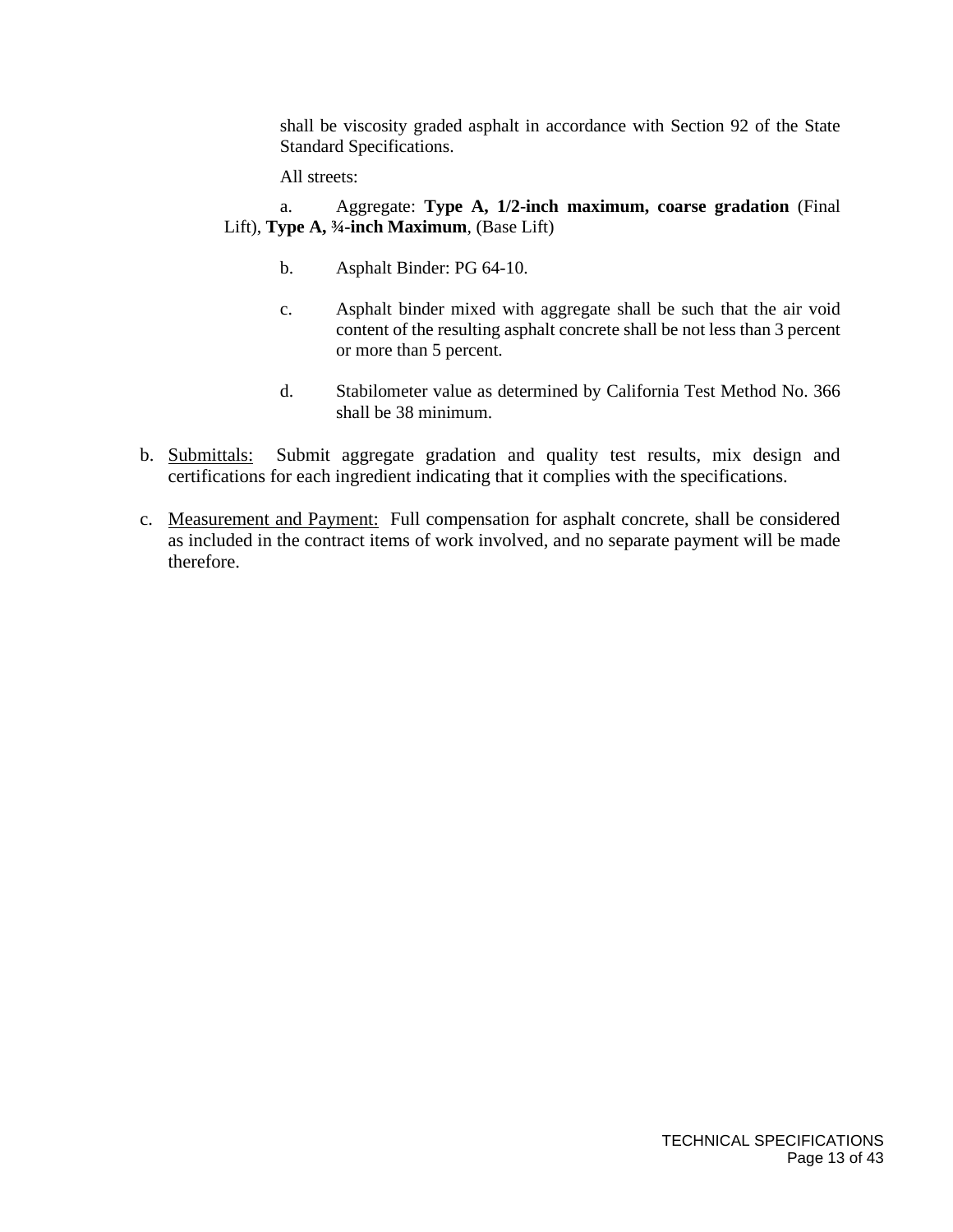# **D3 FIBER OPTIC**

# **3.01 FIBER OPTIC CONDUIT**

a. Description**:** The work to be done shall consist of constructing all or portions of the City fiber optic system. Fiber Optic Conduit shall conform to the provisions in Section 86, "Signals, Lighting and Electrical Systems," and Section 87, "Electrical Systems," of the Standard Specifications and these technical provisions.

City Fiber optic layout indicated on the drawings is diagrammatic and locations of splice boxes are approximate only. The exact locations and routing of conduit shall be done in a neat arrangement and shall overcome local difficulties of structural nature. No change in the work shall be done without the written approval of the Engineer.

The drawings indicate in a schematic and general way the desired location and arrangement of conduit runs and are to be followed as closely as possible. Proper judgment must be exercised in executing the work in order to secure the best possible installation in the available space and to overcome local difficulties of space limitations or structural interference.

The locations of the splice boxes have been determined as accurately as possible and are shown on the plans. The Contractor shall verify details pertaining to the exact locations and requirements of the service utilities before submitting a proposal. Also, before submitting his proposal, he shall determine the location, type, and size of each existing service and associated equipment, giving special attention to features that may affect the installation and connection of the proposed new conduit, equipment, fittings, and connectors which will be necessary to serve the existing facilities of each customer. No consideration for extra costs will be given resulting from failure of contractor to give sufficient attention to this requirement.

All work shall be performed in a safe, workmanlike manner. Work performed, methods and equipment used shall be in conformance with the prevailing State and Federal Occupational Safety Health Acts and applicable portions of Section 7 of the Standard Specifications. Costs from delays and losses due to operations not in conformance with these Specifications, or stoppages by OSHA inspectors, City Inspector or the Engineer as a result of such nonconformance shall be borne solely by the contractor.

## **The installation of underground fiber optic conduit may be open trench and/or Horizontal Directional Drilling (HDD).**

## **Materials**

All conduit and fittings shall be U.L. approved. Unless otherwise noted or required, use minimum 2" Schedule 40 PVC conduit and fittings below grade.

For aboveground installation and at light pole location, provide and use 1" metallic rigid steel conduit stub at the pole base for fiber path to the pole camera.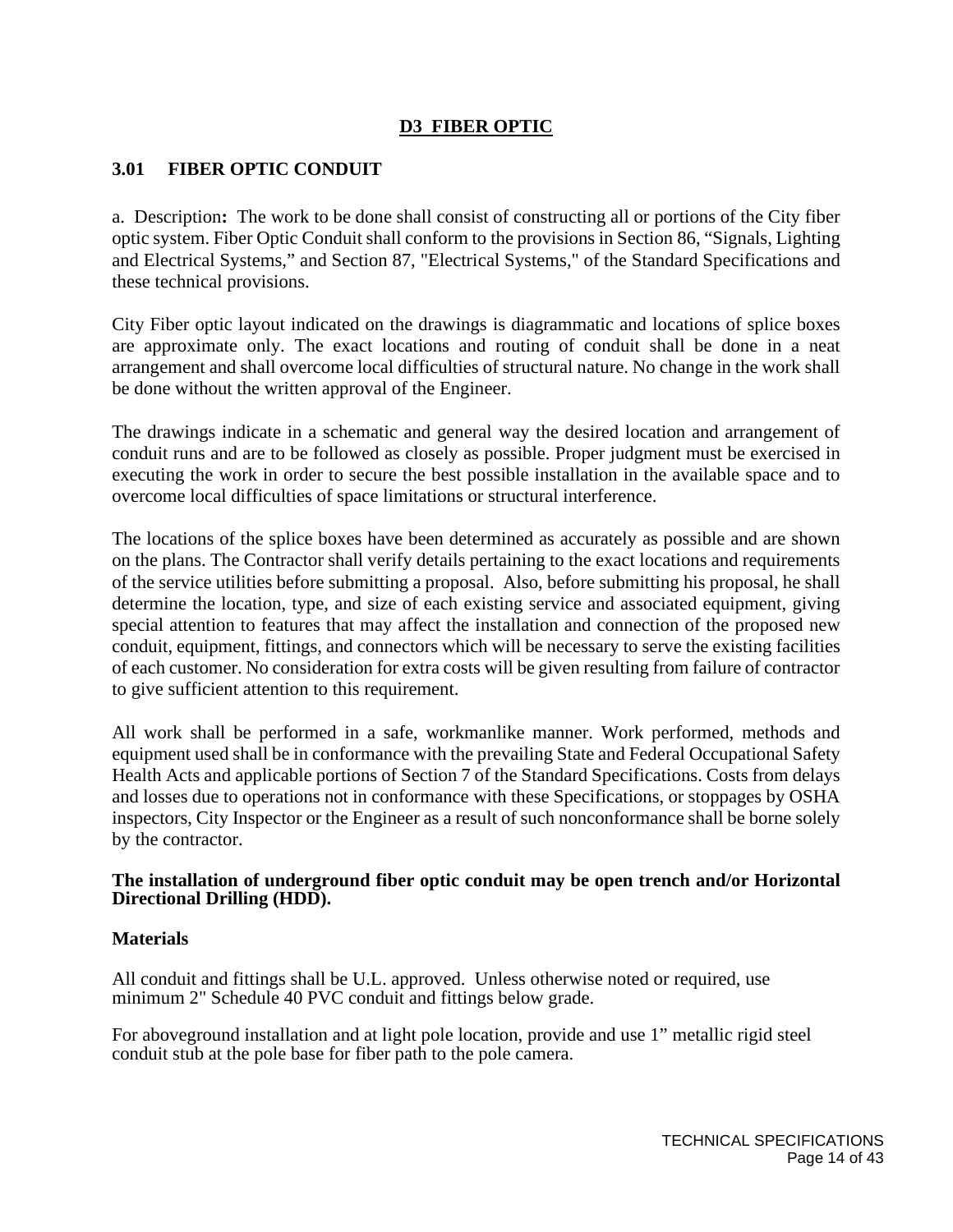For aboveground installation at building locations (two locations), provide and install 2" conduit stub from splice box to the building. Additionally, provide and install 2" conduit with pull box into equipment locations through ceiling accessible space.

Conduits, pull boxes, vaults, pedestal and manholes shall be furnished by the Contractor. Conduits, pull boxes, vault boxes, manholes, and other materials shall meet the requirements of the respective serving utilities.

All conduits shall be sized as indicated on the plans and shall be of the types listed below:

Splicing. Splicing shall be performed on the electric services by the contractor. Where service equipment will not accept aluminum cable, contractor will connect to the existing copper conductors with suitable type of aluminum to copper connectors.

**Splice Box Installation -** Splice box shall be Christy type N30 style box or approved equal (Reference Sheet 2 of plans) and shall conform to the Plans, the Standard Specifications and these Special Provisions. Splice boxes shall include lid and security hold-down bolts, unless otherwise noted. Splice boxes shall be installed with duct entrances, draw bolts, sumps, ground rods, and other required hardware as indicated on the plans or as directed by the Engineer. Precast concrete boxes shall have duct terminators for all conduits or ducts entering boxes. If special knockout locations are required, they will be indicated by the utility company.

**Ducts and Conduit Installation -** Extreme care shall be exercised to ensure that concrete and other foreign matter does not enter ducts or conduit being laid. All burrs or rough edges in conduit or duct shall be made smooth. All ducts and conduit shall be proved free of obstructions, dirt and debris by means of a mandrel. The mandrel diameter shall be not more than 1/2 inch smaller than the duct or conduit diameter. For straight runs and long sweeps, the mandrel length shall be one foot. A flexible or spherical type mandrel may be used only on runs, which contain a radius bend of 36 inches or less.

Bends in duct or conduit shall be made in the form of long radius sweeps. Performed bends shall be used only as shown on the plans. A pull line shall be installed in each empty conduit or duct. Transitions from one diameter to another shall only be made at splice boxes, enclosures, manholes or vaults.

Pull lines shall be furnished and installed by the Contractor. Mandrels shall be furnished by the Contractor and conduit shall be proven free of debris or irregularities.

b. Measurement and Payment: The contract price paid per linear feet for Fiber Optic Conduit using the open-trench method and/or the HDD method as indicated on **Bid Schedule I, Item 3 and Bid Schedule II, Item 2,** shall include full compensation for furnishing all labor, materials, tools, equipment and incidentals, and for doing all work involved in including, furnishing and installing the conduit, including trenching, excavation and backfill, sand backfill, fiber optic conduit installation, concrete backfill, pavement removal and restoration, sidewalk, curb and gutter removal and restoration, as shown on the plans as specified in the plans and these special provisions, and as directed by the Engineer.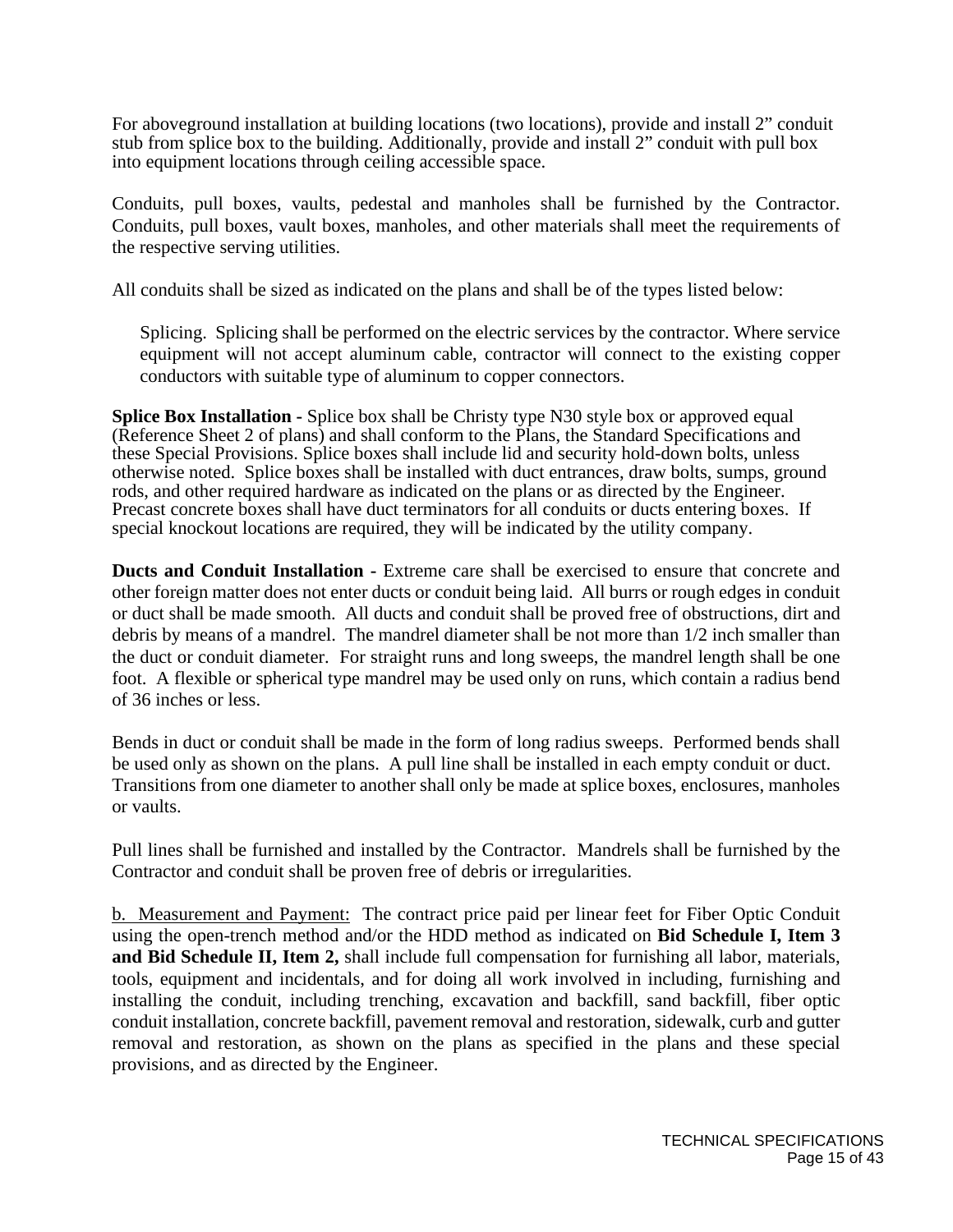Full compensation for splice boxes shall be considered as included in the contract lump sum paid for under Fiber Optic Conduit thereof and no additional compensation will be allowed thereof.

Full compensation for furnishing, placing, and maintaining all supports and shoring that may be required for excavation shall be considered as included in the contract lump sum price paid for trench excavation and worker protection and no additional compensation will be allowed therefore.

## **3.02 FIBER OPTIC TRENCH (Open Trench Method)**

a. Description: Fiber optic trenches shall conform to the provisions in Section 86, "Signals, Lighting and Electrical Systems," and Section 87, "Electrical Systems," of the Standard Specifications, details on the plans and these special provisions.

**General -** The Contractor shall be responsible for the verification of all final dimensions at the work site and should not depend solely on the plans since minor dimensional deviations could occur between existing utility facilities and the proposed improvements.

The Contractor shall be responsible for construction of all work and providing all materials, except for materials to be furnished by others as specified herein. All other work necessary to trench, excavate, backfill and compact, pavement removal and restoration for the joint underground facilities, including vaults and boxes, shall be performed and considered as included in the work hereunder. All work not performed in accordance with the plans, Standard Specifications and these special provisions, or to the satisfaction of the Engineer shall be immediately so altered or replaced to rectify the deficiencies to the Engineer's satisfaction, as specified herein.

Contractor is responsible for any reinspection fees necessitated by their work.

**Safeguards –** The Contractor shall be responsible for planning and conducting the work to adequately safeguard all persons and property from injury, providing warning devices as necessary, but not limited to, signs, lights, flares, reflectors, flaggers, shoring, bracing and any other facilities which may be required.

**Trenching and Backfilling -** Trenching or substructure excavation may necessitate operation over, under and adjacent to other underground and surface facilities. The Contractor shall locate, prospect and expose all adjacent or crossing underground facilities subject to damage. The Contractor shall be responsible for damage to, or disturbance of, these facilities and shall be held liable for any such direct or consequential damage to the utility or other facilities resulting from his operation. Should damage occur, the Contractor shall immediately notify the facilities owner and the Engineer and shall arrange to repair the damages.

**Facility Replacement -** Damage to any trench occupant's facilities caused by operations of the Contractor, shall be repaired or replaced by either the Contractor or the utility owner at the Contractor's expense.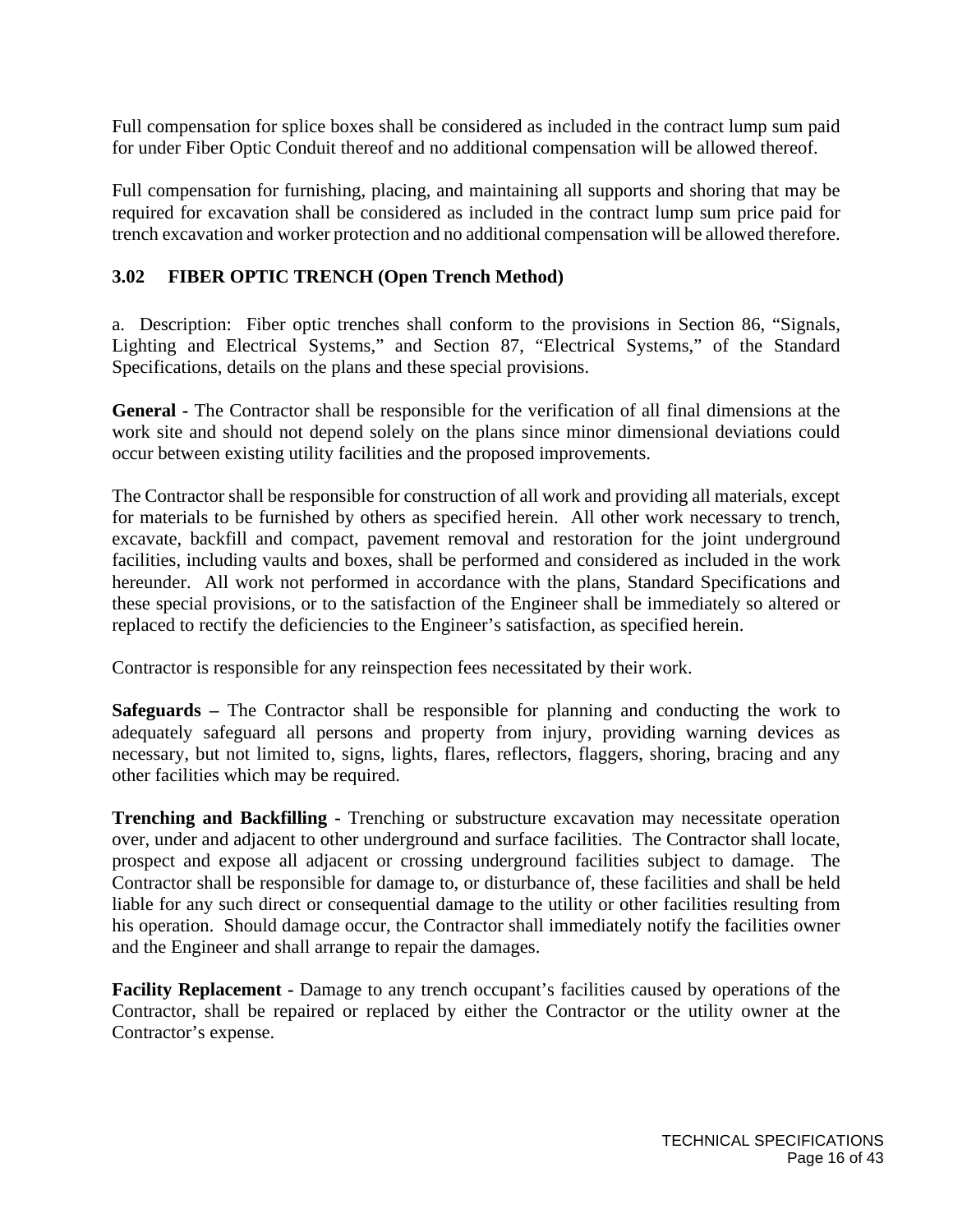**Location of Underground Facilities –** The Contractor's attention is directed to "Potholing" and "Obstructions," of these special provisions for requirements before any trench or excavation is started.

**Grade -** All excavations shall be measured from final official grades and benchmarks to an accuracy of  $\pm$  2.5 inches.

**Dimensions -** Minimum excavation depths and width are as shown on the plans. Excavations shall be to dimensions necessary to maintain specified separation of all joint trench occupants' facilities and to provide the minimum covers specified herein regardless of existing field conditions. Preliminary trench grading shall be greater than the specified minimum dimensions. All trench dimensions specified or shown are minimum unless otherwise specified.

**Trench -** Trenches shall be wide enough to install pipe or conduit without damaging coating or inducing unnecessary stress. At horizontal angles, trenches shall provide clearance to accommodate bends or other appurtenances.

The bottom of trench shall be smooth and provide a firm base for the pipe or conduit. At horizontal angles, trench shall have sufficient width to allow the minimum bending radius of conduit.

During performance of the work, the Contractor shall be responsible for maintaining the excavated trench in satisfactory condition. In the event of inclement weather if the trench fails or fills with water, it shall be the Contractor's responsibility to restore the trench to acceptable conditions and the facilities to their appropriate trench configuration without any additional cost.

Trench bottoms shall be level, flat, and without surface irregularities and shall be clear and free of debris at the time the trench is made available for placement of facilities. This shall include the excavation for substructures and supply of sand bedding and aggregate base for placement of substructures as required. All trench elevation changes shall be by gradual transition.

The disposal of all surplus excavated materials shall be the responsibility of the Contractor. The method of disposal shall be to the satisfaction of the Engineer. Trenching spoil shall be placed so as to not interfere with the existing facilities.

**Backfilling -** No backfilling shall be done until all facilities are placed therein (or on a particular level) and inspected by the Engineer and the representative of each utility company to ensure that proper separation and required cover are achieved. If any backfilling is performed without approval, the Engineer will have the right to require removal of the backfill for examination without any additional cost.

**Backfill Materials -** The bedding and backfill material for joint trench or substructure excavation shall be covered in Section 2.07 Earthwork and Section 2.08 Aggregate Base under these Technical Provisions. Additionally, reference sheet 2 trench restoration detail on plans.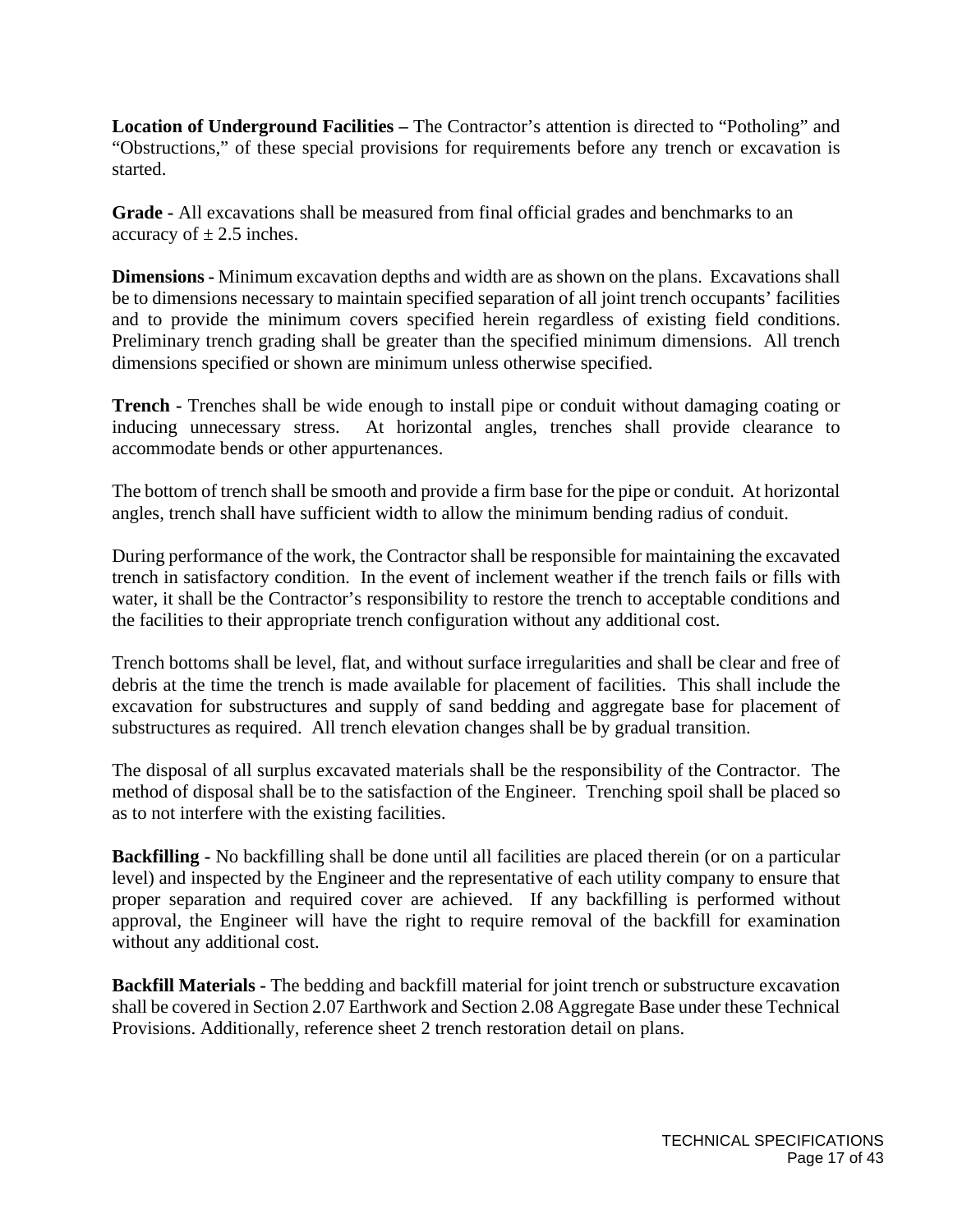**Bedding -** The bottom of the trench shall be cleared of rocks or other hard substances and sand bedding of at least 2 inch shall be placed as shown on the plans. Such bedding shall be compacted prior to installation of facilities.

**Shading -** In a multilevel trench, upon installation of facilities on each level, the trench shall be backfilled and compacted to the next level as specified so that other joint trench occupants may install their respective facilities before the remainder of the trench is backfilled.

**Compaction -** Backfill material shall be compacted in 6-inch lifts to 95 percent relative compaction. Compaction shall not begin until a minimum of 18 inch of cover is placed over the facilities. Backfill should be tamped at the sides of the polyethylene pipe and duct.

**Existing Improvements -** Where removal of existing portland cement concrete sidewalk or asphalt pavement is required for the installation of underground service, the surfacing shall be neatly sawcut along the limits of excavation. **Any Concrete sidewalk, handicap ramps, park strip, driveways and similar items needed to be removed or damaged during construction of underground utilities shall be replaced back to the nearest expansion and/or construction joint. Replacement shall be via saw cutting and replaced in its entirety per City of Morgan Hill Standards.** 

The Contractor shall replace landscaping, curbs, curbs and gutters in kind where removed or damaged as a result of utility operations.

b.Measurement and Payment: Full compensation for fiber optic trenching using the open trench method shall be considered as included in the contract lump sum paid for under Fiber Optic Conduit thereof and no additional compensation will be allowed thereof.

## **FIBER OPTIC CABLE AND EQUIPMENT**

a.Description: The work shall consist of furnishing and installing Fiber Optic Cable and the necessary equipment in conformance with the Plans, the Standard Specifications and these Special Provisions. The work to be done shall consist of constructing all or portions of the shall conform to the provisions in Section 86, "Signals, Lighting and Electrical Systems," and Section 87, "Electrical Systems," of the Standard Specifications and these technical provisions.

b.Material: Fiber optic cable shall be CommScope Fiber indoor/outdoor cable or approved equal. (See appendix for Commscope product cut sheet). Reference plans for the 12 strand and 6 strand conductor.

The approximate footage for 12 strand fiber optic cable shall be 2200 LF The approximate footage for 6 strand fiber optic cable shall be 1210 LF

All fiber optic cable shall be terminated with LC connectors and mounted in an adaptor panel (size to be discussed at mandatory preconstruction meeting).

c.Measurement and Payment: The contract lump sum paid for Fiber Optic Cable with the necessary equipment as indicated on Bid Schedule I, Item 4, Bid Schedule II, Item 3 shall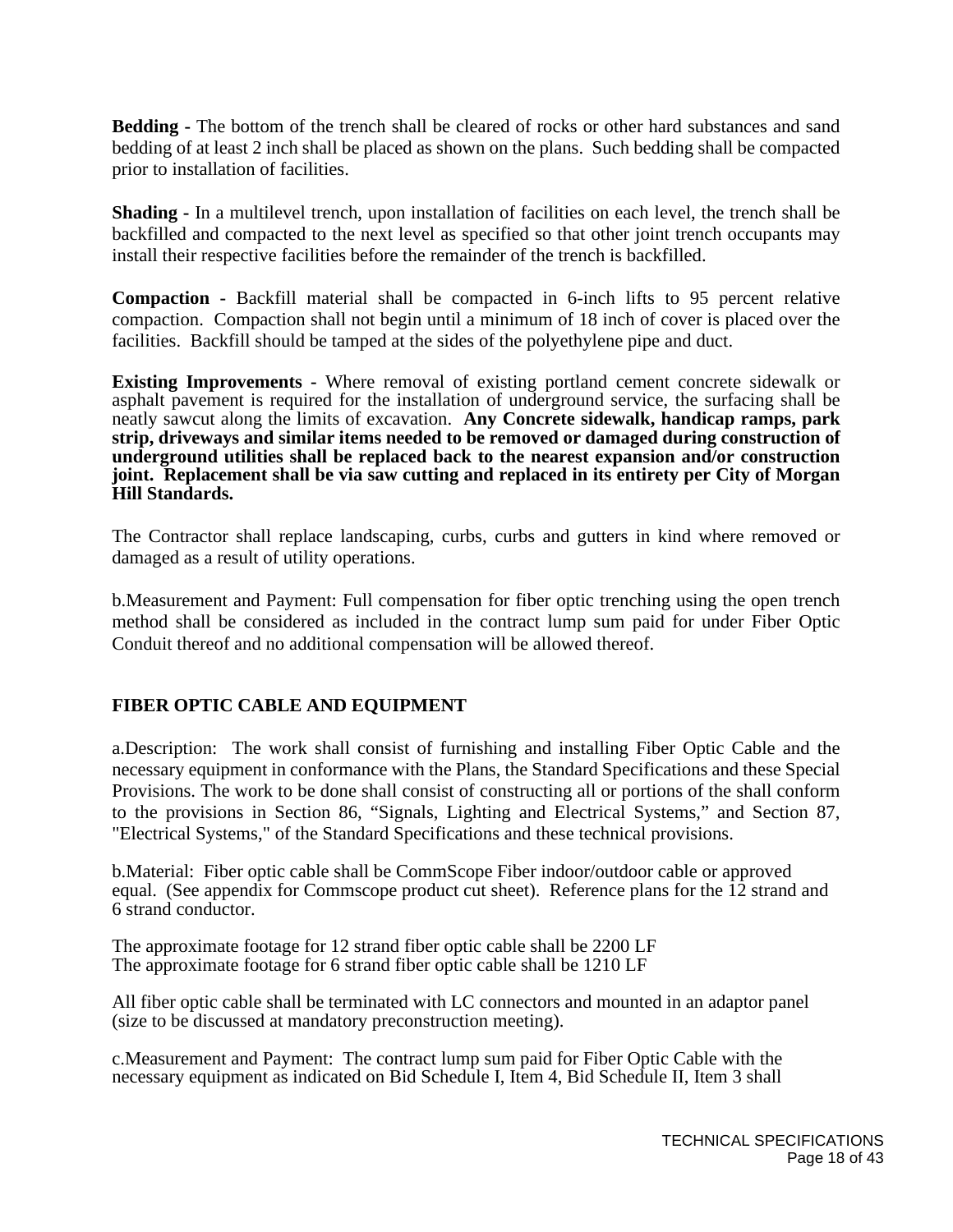include full compensation for furnishing all labor, materials, tools, equipment and incidentals, and for doing all work involved as shown on the plans as specified in the plans and these special provisions, and as directed by the Engineer.